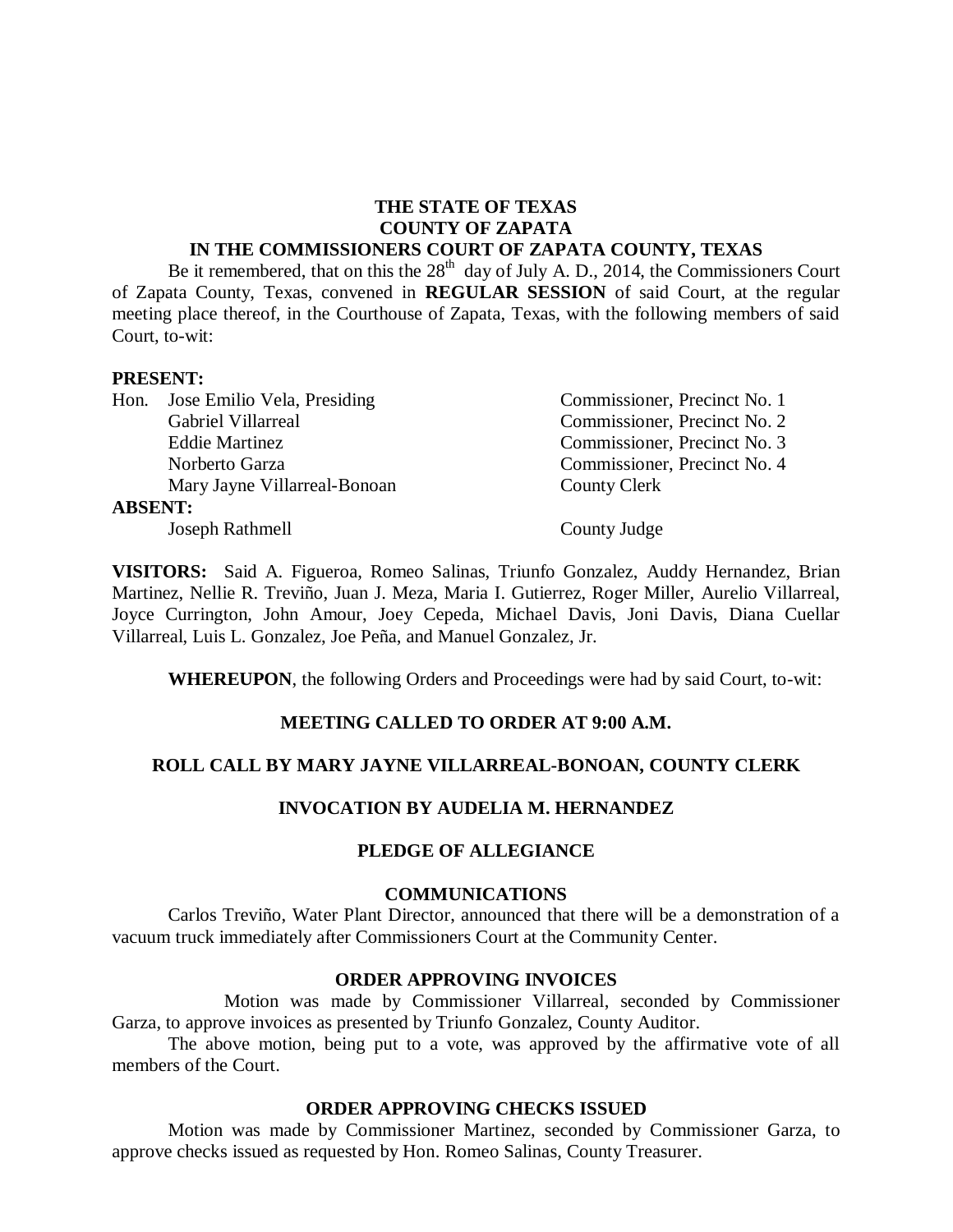The above motion, being put to a vote, was approved by the affirmative vote of all members of the Court.

## **ORDER APPROVING FINAL PAYMENT FOR SHARE OF COST FOR ZAPATA LAKE FALCON IMPROVEMENT PROJECT**

Motion was made by Commissioner Martinez, seconded by Commissioner Garza, to approve the final payment for share of cost for the Zapata Lake Falcon Improvement Project in the amount of \$133,514.00 to be paid out of the fund balance as requested by Hon. Joe Rathmell, County Judge.

The above motion, being put to a vote, was approved by the affirmative vote of all members of the Court.

### **ORDER APPOINTING A MEMBER OF COMMISSIONERS COURT TO BORDER BEHAVIORAL HEALTH CENTER BOARD OF TRUSTEES**

Motion was made by Commissioner Garza, seconded by Commissioner Martinez, to appoint Commissioner Vela, as the member of commissioner's court to serve on the Border Behavioral Health Center Board of Trustees as requested by Hon. Joe Rathmell, County Judge.

The above motion, being put to a vote, was approved by the affirmative vote of all members of the Court.

# **ORDER APPROVING USE OF COMMUNITY CENTER FOR ZAPATA LIONS CLUB 60TH ANNIVERSARY**

Motion was made by Commissioner Villarreal, seconded by Commissioner Garza, to approve the use of the Community Center for the Zapata Lions Club  $60<sup>th</sup>$  Anniversary, at no cost, to be held on September 6, 2014 as requested by Aurelio Villarreal, Zapata Lions Club.

The above motion, being put to a vote, was approved by the affirmative vote of all members of the Court.

## **ORDER APPROVING RESOLUTION TO PARTICIPATE WITH TEXAS DEPARTMENT OF TRANSPORTATION AIRPORT FUND TO COMPLETE PHASE 1 OF ZAPAT COUNTY AIRPORT EXPANSION AND INSTRUMENT APPROACH PROJECT**

Motion was made by Commissioner Garza, seconded by Commissioner Villarreal, to approve a resolution to participate with the Texas Department of Transportation Airport Fund to complete Phase 1 of the Zapata County Airport Expansion and Instrument Approach Project as requested by Mario Gonzalez-Davis, Project Manager.

The above motion, being put to a vote, was approved by the affirmative vote of all members of the Court.

# **ORDER APPROVING CERTIFICATION OF FUNDS AS ZAPATA COUNTY'S 10% SHARE OF PROJECT ESTIMATED COST**

Motion was made by Commissioner Martinez, seconded by Commissioner Garza, to approve the Certification of Funds as Zapata County's 10% share of the project estimated cost as requested by Mario Gonzalez-Davis, Project Manager.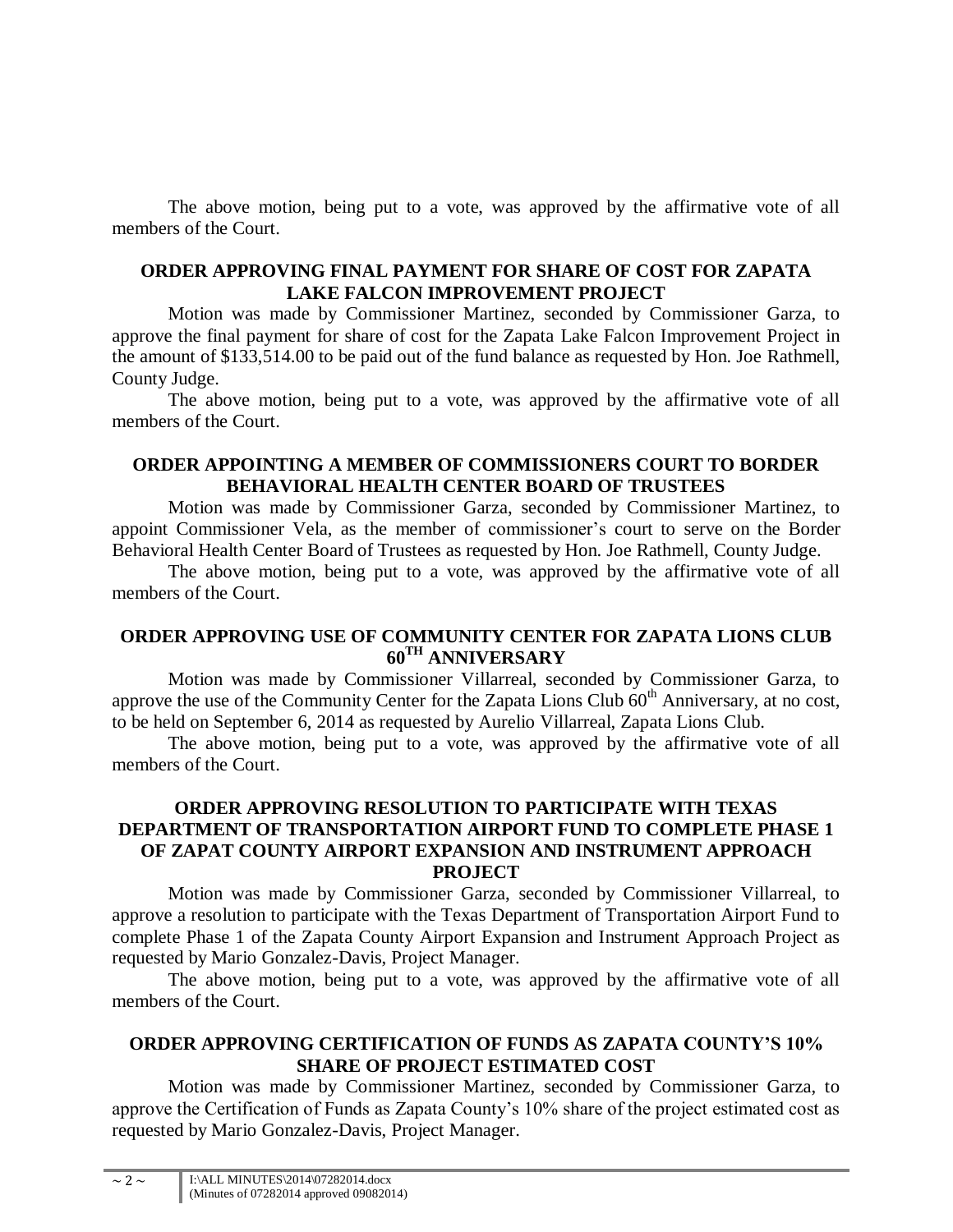The above motion, being put to a vote, was approved by the affirmative vote of all members of the Court.

## **ORDER TO APPROVE DESIGNATION OF SPONSOR'S AUTHORIZED REPRESENTATIVE FOR THE 1521ZAPAT-PROJECT**

Motion was made by Commissioner Garza, seconded by Commissioner Martinez, to approve the Designation of Sponsor's Authorized Representative naming Mario Gonzalez-Davis as Zapata County authorized representative and contact person for the 1521ZAPAT-Project as requested by Mario Gonzalez-Davis, Project Manager.

The above motion, being put to a vote, was approved by the affirmative vote of all members of the Court.

## **ORDER APPROVING IMPOSITION OF OPTIONAL FEES FOR CALENDAR YEAR 2015**

Motion was made by Commissioner Martinez, seconded by Commissioner Garza, to approve Option "A" – no change. This county will charge the same fees in 2015. for Special Road and Bridge as required by Texas Department of Transportation as requested by Luis L. Gonzalez, Tax Assessor/Collector.

The above motion, being put to a vote, was approved by the affirmative vote of all members of the Court.

## **ORDER TO TABLE REQUEST BY JOHN AMOUR OF MAROOM SOLUTIONS REGARDING A PRESENTATION AND POSSIBLE ACTION FOR INSTALLATION OF PRECINT 4 SECURITY CAMERAS**

Motion was made by Commissioner Martinez, seconded by Commissioner Garza, to table request by John Amour, of Maroon Solutions, regarding a presentation and possible action for the installation of Precinct 4 security cameras.

The above motion, being put to a vote, was approved by the affirmative vote of all members of the Court.

## **ORDER APPROVING PAYMENT OF INVOICE TO DISCOUNT IMAGING FOR TONER FROM JP TECHNOLOGY FUND**

Motion was made by Commissioner Martinez, seconded by Commissioner Garza, to approve the payment of an invoice to Discount Imaging in the amount of \$325.63 for toner from the JP Technology fund (62-582-392) as requested by Hon. Juana Maria Gutierrez, Justice of the Peace, Pct. 2.

The above motion, being put to a vote, was approved by the affirmative vote of all members of the Court.

# **ORDER APPROVING PURCHASE OF 32 CHANNEL DVR FOR COURTHOUSE SECURITY CAMERAS**

Motion was made by Commissioner Villarreal, seconded by Commissioner Martinez, to approve the purchase of a 32 Channel DVR for the courthouse security cameras including installation and configuration with 3 year warranty. Equipment to be paid with Courthouse security funds in the amount of \$3,390.00 as requested by Romeo Salinas, County Treasurer.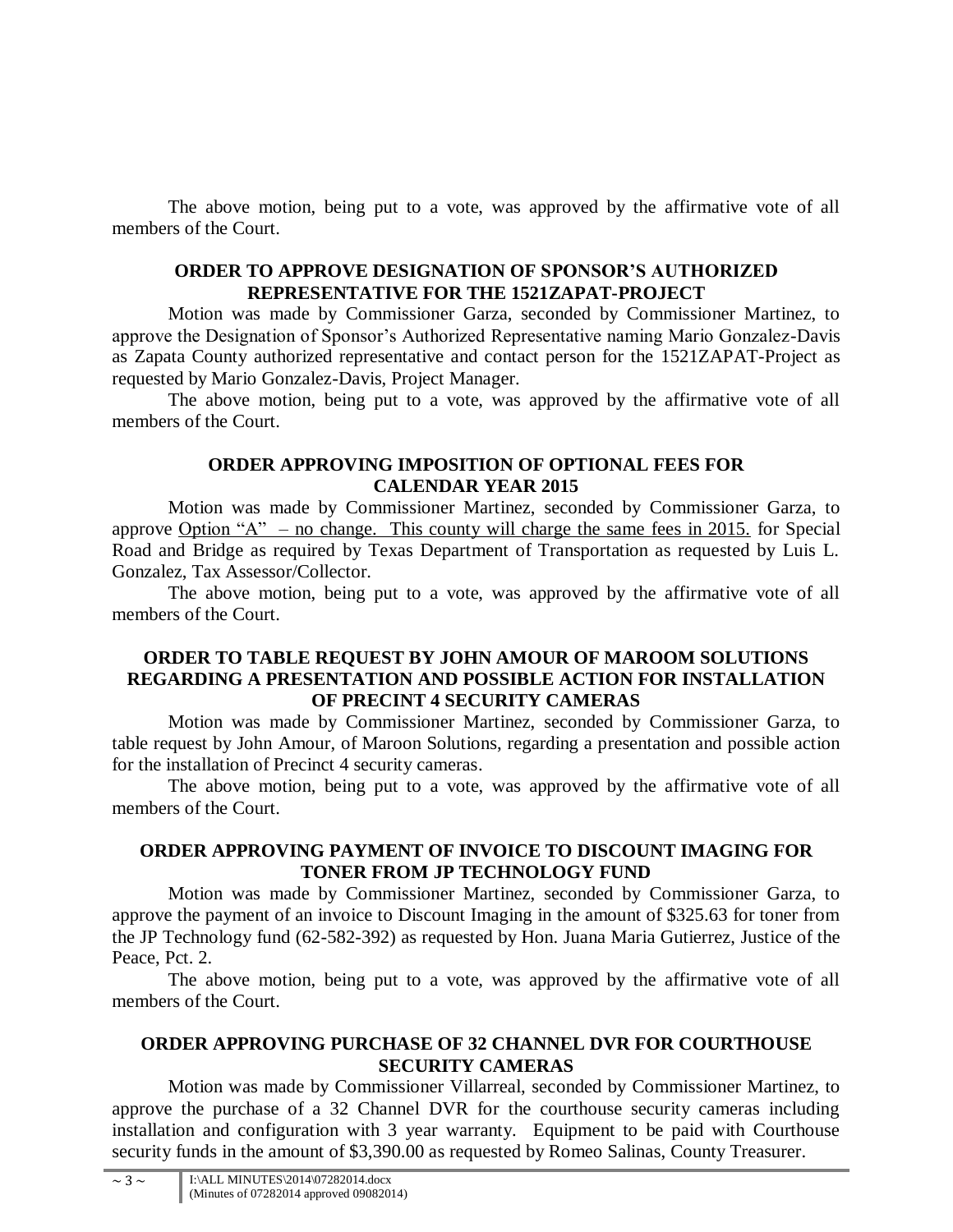The above motion, being put to a vote, was approved by the affirmative vote of all members of the Court.

#### **ORDER APPROVING FINAL PLAT FOR MCC ADDITION**

Motion was made by Commissioner Martinez, seconded by Commissioner Villarreal, to approve the final plat f or MCC Addition as requested by Michael Davis, Banister Engineering.

The above motion, being put to a vote, was approved by the affirmative vote of all members of the Court.

## **ORDER AUTHORIZING ISSUANCE OF \$904,000 "ZAPATA COUTY, TEXAS WATERWORKS AND SEWER SYSTEM REVENUE BONDS, SERIES 2014," PROVIDING FOR PAYMENT OF BONDS BY A PLEDGE OF NET REVENUES OF COUNTY'S WATERWORKS AND SEWER SYSTEM**

Motion was made by Commissioner Martinez, seconded by Commissioner Garza, to approve an order authorizing the issuance of \$904,000 "Zapata County, Texas Waterworks and Sewer System Revenue Bonds, Series 2014,"providing for the payment of the bonds by a pledge of the net revenues of the County's Waterworks and Sewer System; providing the terms and conditions of the bonds and resolving other matters incident and relating to the issuance, payment, security, sale, and delivery of the bonds; authorizing the execution of a paying agent/registrar agreement and an escrow agreement; and providing for an effective date as requested by Daniel M. Martinez, Winstead PC.

The above motion, being put to a vote, was approved by the affirmative vote of all members of the Court.

#### **THE FOLLOWING ITEM WAS DISCUSSED IN EXECUTIVE SESSION**

20. Discussion and possible action to appoint representatives of the Commissioners Court for possible mediation and settlement, with approval of the Commissioners Court of said settlement, in Cause Number 7,779 in the  $49<sup>th</sup>$  Judicial District Court, Zapata County, Texas, and any matters incident thereto as requested by Fortunato Paredes, J. Cruz and Associates.

### **ORDER APPROVING LINE ITEM TRANSFERS**

Motion was made by Commissioner Garza, seconded by Commissioner Martinez, to approve the following line item transfer:

|             | <b>DEPARTMENT</b>     | <b>LINE ITEM</b> | FUND                                       | <b>AMOUNT</b> |
|-------------|-----------------------|------------------|--------------------------------------------|---------------|
| <b>FROM</b> | Justices of the Peace | 62-582-392       | Technology                                 | \$1,134.29    |
| TO          | Justices of the Peace | 10-455-428       | Workshops & Travel Pct. $2 \mid $1,134.29$ |               |

as requested by Hon. Juana Maria Gutierrez, Justice of the Peace, Pct. 2.

The above motion, being put to a vote, was approved by the affirmative vote of all members of the Court.

Motion was made by Commissioner Garza, seconded by Commissioner Martinez, to approve the following line item transfer:

|             | <b>DEPARTMENT</b> | <b>LINE ITEM</b> | FUND        | <b>AMOUNT</b> |
|-------------|-------------------|------------------|-------------|---------------|
| <b>FROM</b> | Non-Department    | 10-409-444       | Electricity | \$11,000.00   |
| TО          | Non-Department    | 10-409-730       | Consulting  | \$11,000.00   |